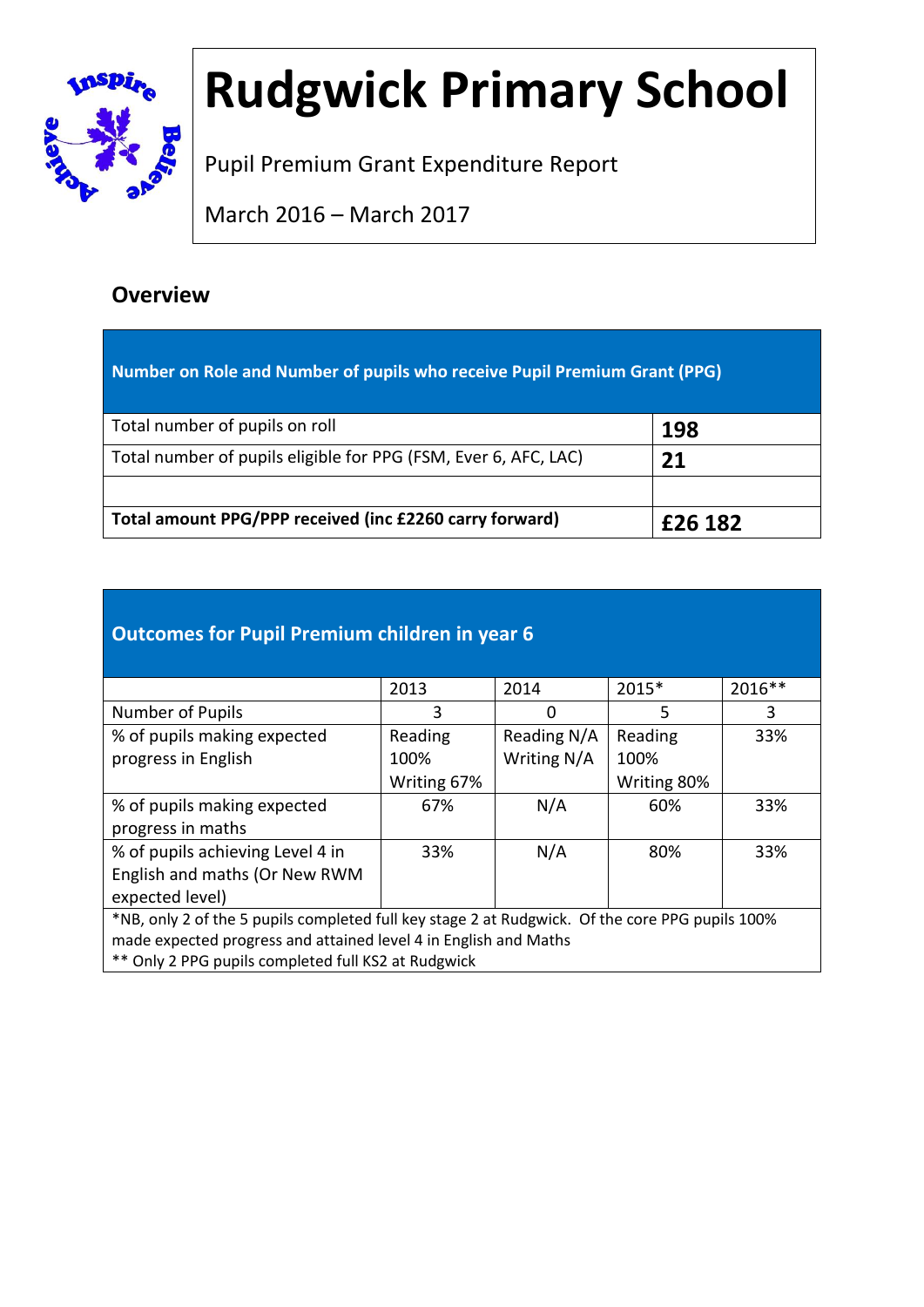#### **Summary of planned spending 2016 - 2017**

In the forthcoming year the Pupil Premium Grant will be used to support eligible pupils in the following ways:

Additional TA who provides interventions in the mornings. Pupil Premium Pupils have first access to this support if they require intervention support in literacy or numeracy. This aims to diminish the difference in attainment for these pupils.

Some of the Grant is used to provide access to individualised on line learning materials – Conquer Maths.

1-1 support for one family who are integrating into school.

Some of the PPG is used to fund additional adult support for specific pupils where they may need additional support with social aspects of school life at different times in the day. For example funding an additional adult on the playground at lunchtimes.

We employ a Learning Mentor for one day per week , who helps pupils overcome emotional barriers to learning.

Additional one hour of tutoring with a teacher once a week for pupils in year 6 who are entitled to pupil premium.

Additionally, PPG is used to support pupils in accessing the wider aspects of school life such as clubs, enrichment opportunities and residential experiences.

Families who are entitled to PPG are able to apply for £20 funding towards shoes each year, one school jumper per year and a subsidy towards a club per term which enriches their learning opportunities in extra curricula activities.

#### **How the school will measure the impact of spending 2016 - 2017**

Progress Data for children entitled to Pupil Premium is tracked by senior Leadership team and the Governors to ensure that any gap in learning is diminishing.

Data at end of KS1 and KS2 is monitored to assess overall impact of Pupil Premium spending.

Number of incidents on the playground is monitored through the use of an electronic record of behaviour. Incidents should be seen to reduce for pupils who are receiving targeted support.

Work of the Learning Mentor is monitored through before and after reports which show changes in attitude and aptitudes to learning.

Monitor the uptake of clubs by Pupil Premium Pupils to ensure that they are accessing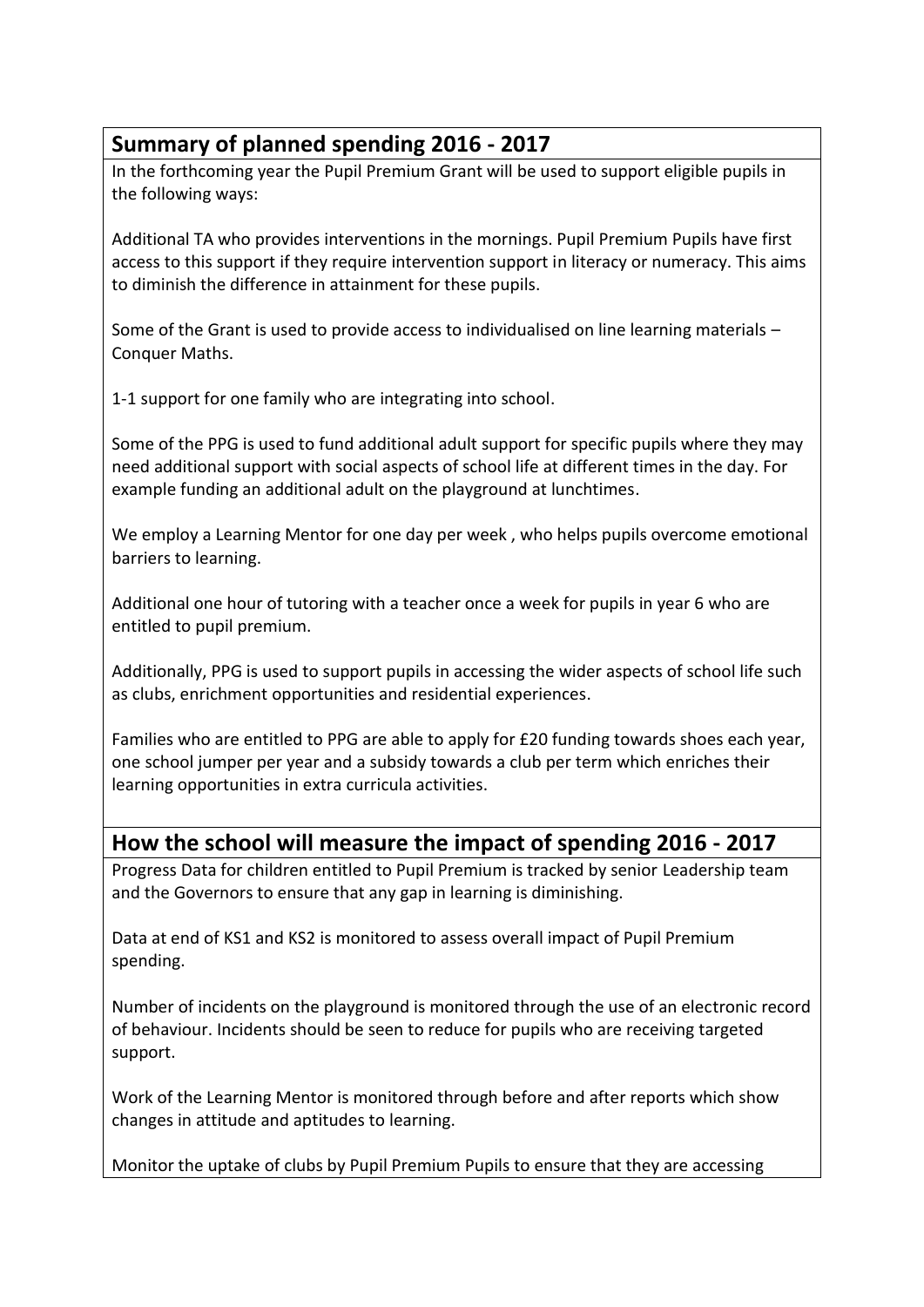## **April 2016- March 2017: Total Pupil Premium: £26 182**

| Proposed                                                                                                                         | Aim                                                                                                                                                                                                                                                                                               | Impact                                                                                                                                                                                                                 | <b>Approx</b> |
|----------------------------------------------------------------------------------------------------------------------------------|---------------------------------------------------------------------------------------------------------------------------------------------------------------------------------------------------------------------------------------------------------------------------------------------------|------------------------------------------------------------------------------------------------------------------------------------------------------------------------------------------------------------------------|---------------|
| <b>Spend</b>                                                                                                                     |                                                                                                                                                                                                                                                                                                   |                                                                                                                                                                                                                        | Cost          |
| (April 2016-                                                                                                                     |                                                                                                                                                                                                                                                                                                   |                                                                                                                                                                                                                        | (E)           |
| <b>March 2017)</b>                                                                                                               |                                                                                                                                                                                                                                                                                                   |                                                                                                                                                                                                                        |               |
| Free school Meals                                                                                                                | Daily hot food provided for entitled<br>pupils                                                                                                                                                                                                                                                    | Pupils receive a hot meal<br>midday which helps with<br>concentration                                                                                                                                                  | £6340         |
| Additional<br>intervention<br>groups for Pupils<br>entitled to PP<br>where a gap in<br>literacy or<br>numeracy is<br>identified. | Ensure that pupils who are in<br>receipt of PP are not falling behind<br>in core subjects - reading, writing<br>and maths (across the school)<br>To ultimately ensure that any child<br>on PP who was underachieving in<br>Reading Writing or Maths achieve<br>expectations by the end of year 6. | Where individualised<br>support has been targeted<br>assessments show that all<br>pupils in receipt of this are<br>making improved progress.<br>(one child being monitored<br>closely as not enough<br>acceleration)   | £6400         |
| Subscription to<br>Online materials                                                                                              | Increase opportunities for access to<br>online maths support both in and<br>out of school.                                                                                                                                                                                                        | All pupils entitled to PP<br>have access to conquer<br>maths to support their<br>maths learning at home and<br>school. This is monitored to<br>ensure that pupils are using<br>log ons and parents<br>reminded if not. | £400          |
| Additional<br>lunchtime cover to<br>support individuals                                                                          | To reduce recorded incidents for<br>particular children during play part<br>of lunchtimes.                                                                                                                                                                                                        | This is an on-going need                                                                                                                                                                                               | £977          |
| Support for family<br>starting the school                                                                                        | 1-1 support required for integration<br>into the school and additional<br>lunchtime support                                                                                                                                                                                                       | This support was successful<br>at integrating a child from<br>home education through a<br>personalised timetabled<br>curriculum and into class<br>base.                                                                | £4700         |
| <b>Learning Mentor</b><br>support                                                                                                | Helping pupils to overcome<br>emotional barriers to learning                                                                                                                                                                                                                                      | Evidence from pupil<br>feedback is very positive<br>that the support received<br>helps pupils to deal with<br>emotional barriers and<br>concentrate on their<br>learning.                                              | £3000         |
| Club Fees                                                                                                                        | To ensure all pupils have equality in<br>access to clubs on offer that enrich<br>learning experiences                                                                                                                                                                                             | Uptake of clubs by pupils<br>entitled to PP has increased<br>this year.                                                                                                                                                | £100          |
| Funded places at<br><b>Breakfast Club to</b><br>help families in                                                                 | To support families when in need                                                                                                                                                                                                                                                                  | This has allowed meetings<br>to support families to take<br>place whilst providing care                                                                                                                                | £110          |